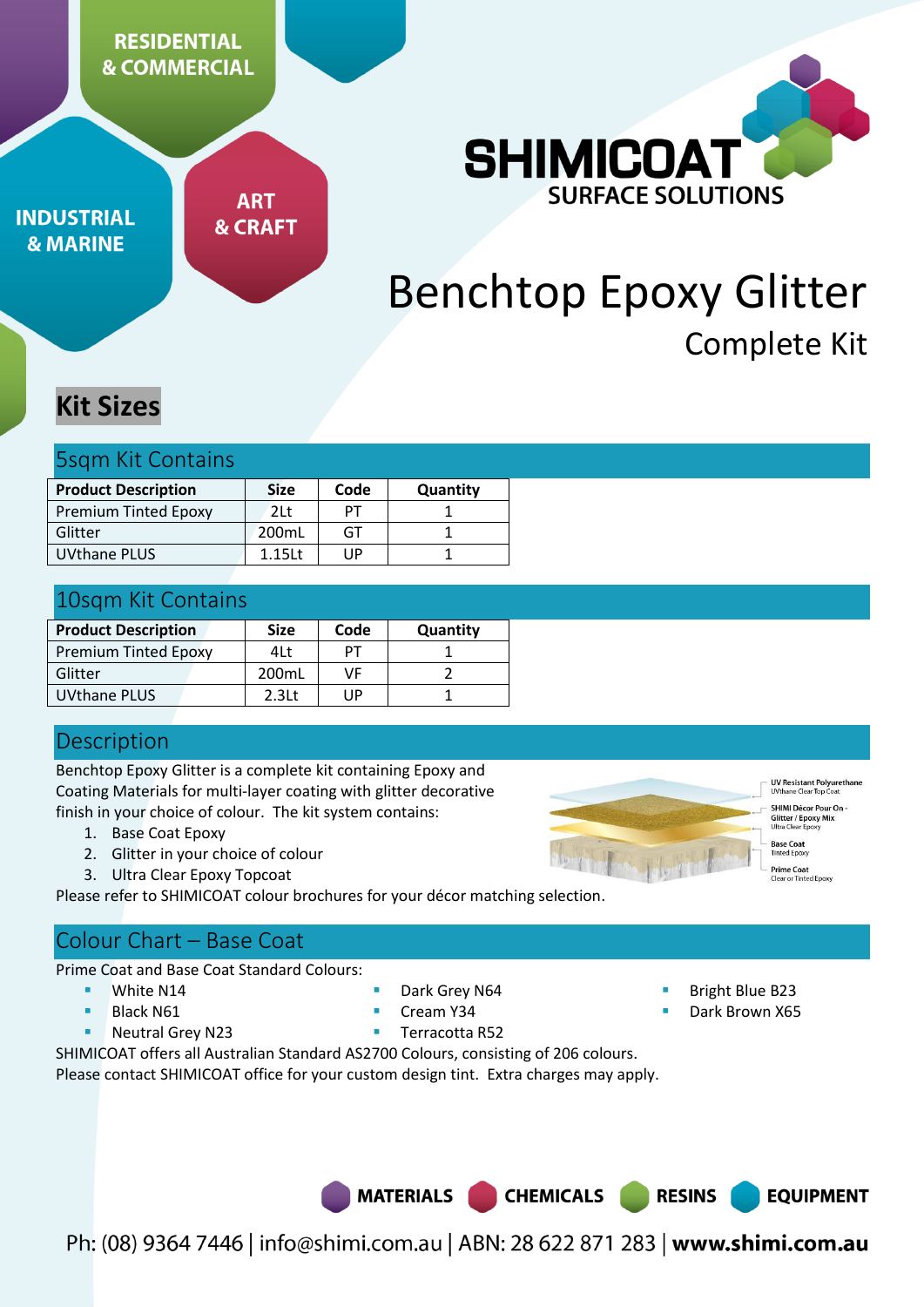

## Colour Chart – Glitters

- Arabian Gold
- Bloody Burgundy
- Brilliant Blue
- Sparkling Green
- Floral Green
- Organic Orange
- Fine Gold
- Smoking Silver
- Rainbow White
- Inspiring Yellow

**EQUIPMENT** 

Paradise Pink

## **Glitters**

Add Up to 10% into Clear Epoxy (100mL/Lt). Dosage may increase or decrease to your desired effect Glitters can be applied in two finishing types:

**Full Broadcast:** Apply 1Lt/sqm using squeegee followed by back rolling

**Light Broadcast**: Apply 1Lt/10sqm using roller

Glitter Usage: 10-100mL/sqm depending on Glitter density requirements.

## Applications

Roller, Brush or Squeegee.

## Dry Time at 25°C

| <b>Parameter</b>    | <b>Premium Tinted Epoxy (Basecoat)</b>   | <b>UVthane or UVthane PLUS(Topcoat)</b>  |
|---------------------|------------------------------------------|------------------------------------------|
| <b>Pot Life:</b>    | 45 minutes at 25°C                       | 45 minutes at 25°C                       |
| <b>Tack Free:</b>   | 2-3 hours                                | 2-3 hours                                |
| Thin Film Set:      | 8 Hours (Minimum)                        | 8 Hours (Minimum)                        |
|                     | Depending on temperature and humidity    | Depending on temperature and humidity    |
| <b>Dry Cured:</b>   | 12-24 hours - Foot Traffic (depending on | 12-24 hours - Foot Traffic (depending on |
|                     | temperature and humidity)                | temperature and humidity)                |
| <b>Fully Cured:</b> | 7 days (Vehicle Traffic)                 | 7 days (Vehicle Traffic)                 |
| <b>Re-Coat:</b>     | Overnight (16Hours)                      | Overnight (16Hours)                      |

## Clean Up

Thinner & Diluent (Blend of Solvents).

### Preparations

Clean and dry surface. Ensure surface to be coated is free of all dirt, grease, oil, paint, curing agents and other contaminants. Removal of Oil Contamination by degreaser and alkaline cleaning pressure wash Acid-wash to enhanced surface porosity and etch the surface. Ensure moisture free surface. Allow to completely dry, run Dry Test. Place a piece of plastic over a small area, tape the edges and leave for 1 hour. Remove plastic, if there is no moisture on either surface, concrete is sufficiently dry. Ideally, always consider surface grinding and removal of loose materials. Grinding is always advisable prior to application of all Shimicoat Epoxy products, to maximize adhesion. For further information, please refer to SHIMICOAT Instruction for "Surface Preparations".

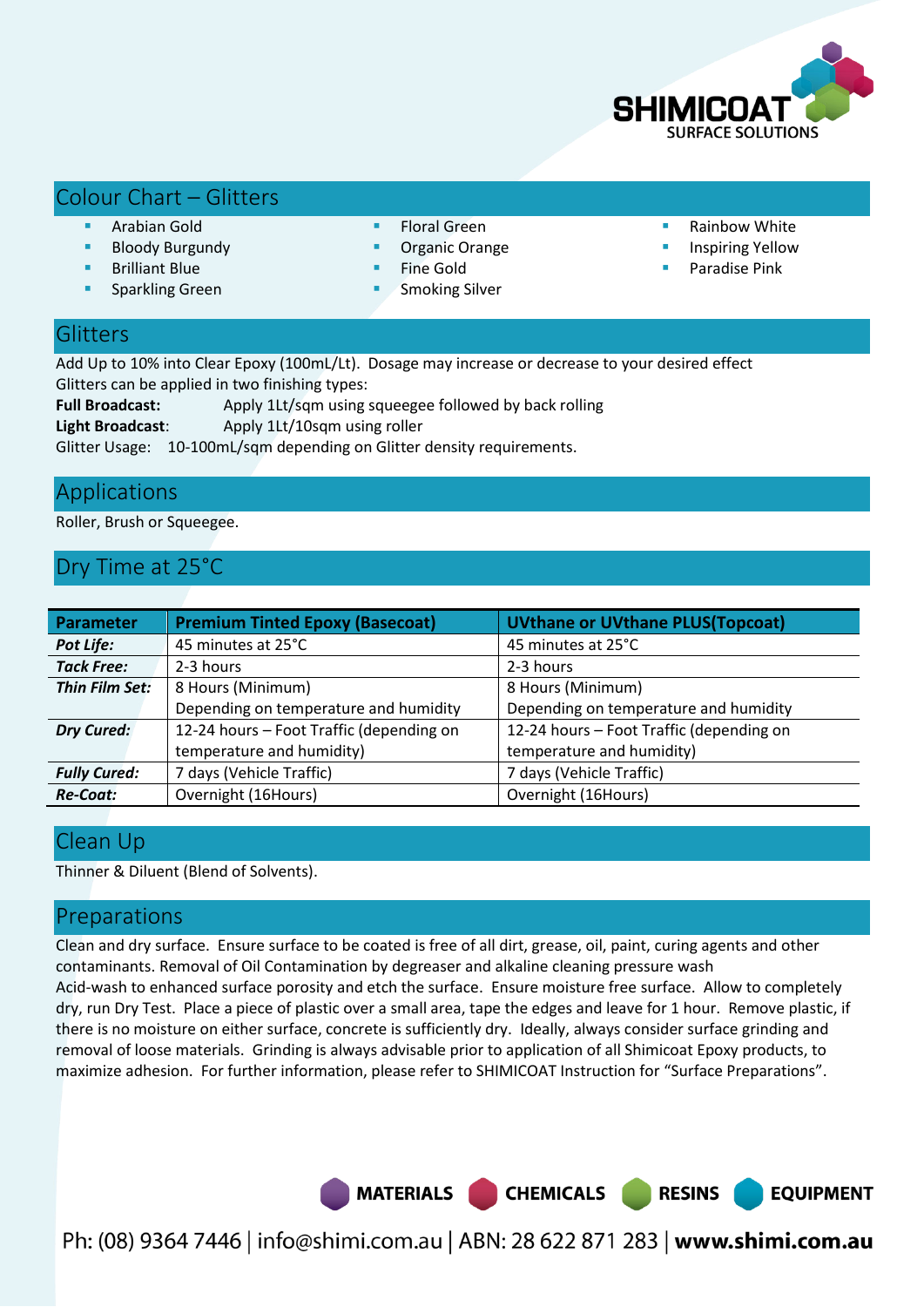

## Components of the Kit

#### **Basecoat Premium Tinted Epoxy:**

Premium Tinted Epoxy 105PT is an industrial grade epoxy coating material for high performance. The product has various applications due to its excellent mechanical, chemical, electrical and adhesion properties to most substrates.

Two components (A & B) comes in tinted, 100% solid epoxy used as basecoat, primer or tinted finish surface, with chemical resistance and durability, ideal for variety of surface coating systems. Premium Tinted Epoxy 105PT is a high-quality solvent-less, odorless two component coating system for various surfaces such as timber, metal, concrete, laminate and stone, providing a tough clear film, high gloss and wet look to protect surface from stains, spills and wear. Premium Tinted Epoxy 105PT has been developed specifically for Australian conditions using the latest epoxy technology. It provides excellent protection against weathering conditions and the splash and spillage of a wide range of chemicals. Premium Tinted Epoxy 105PT provides a highly durable, chalk resistant, wear and chemical resistance surface. High quality epoxy coating system in many colours that is solvent free when used as coating or binder. The surface may be laid as a thin film using roller applicator. The thickness of the coating can be reduced by addition of Diluent. Modern, hygienic, functional and economical surface.

#### **Glitters**

Glitters are teeny, tiny bits of pretty plastic pieces and classified as Micro Plastic. Glitters are made of copolymer plastic or aluminum foil used in many cosmetic products, coating materials and graphic artworks. Environmentally benign and completely degradable. SHIMICOAT Glitters are Solvent Resistant, colour-fast and durable, ideal for commercial applications. SHIMICOAT Glitters can be used in many surface coating finishing systems such as Glitter benchtop, table, desks and floors (Full or Partial Broadcast). They can also be incorporated in Flake Systems, Metallic Coating Systems as well as Art and Craft applications. Glitters can also be used in conjunction with Glow-in-Dark (sunlight rechargeable) and other decorative materials.

#### **Ultra Clear Topcoat Epoxy:**

Ultra Clear EPOXY UC100 is an industrial grade epoxy coating material for high performance surfaces. The product has various applications due to its excellent mechanical, chemical, electrical and adhesion properties to most substrates.

Two components (A & B) comes in clear 100% solid epoxy used as clear topcoat with chemical resistance and durability, ideal for variety of surface coating systems. Ultra Clear EPOXY UC100 is a high-quality solvent-less, odorless two component coating system for variety of surfaces such as wood, metal, laminae, concrete and stone benchtop, providing a tough clear film, high gloss and wet look to protect surface from stains, spills and wear. Ultra Clear EPOXY UC100 has been developed specifically for Australian conditions using the latest epoxy technology. It provides excellent protection against weathering conditions and the splash and spillage of a wide range of chemicals. Ultra Clear EPOXY UC100 provides a highly durable, chalk resistant, wear and chemical resistance surface for benchtop surfaces. High quality topcoat epoxy coating system that is solvent free when used as a clear unpigmented coating or binder. The product can be tinted in all Australian Standard Colours. The surface may be laid as a thin film using roller applicator. The thickness of the coating can be reduced by addition of Diluent. Modern, hygienic, functional and economical surface.

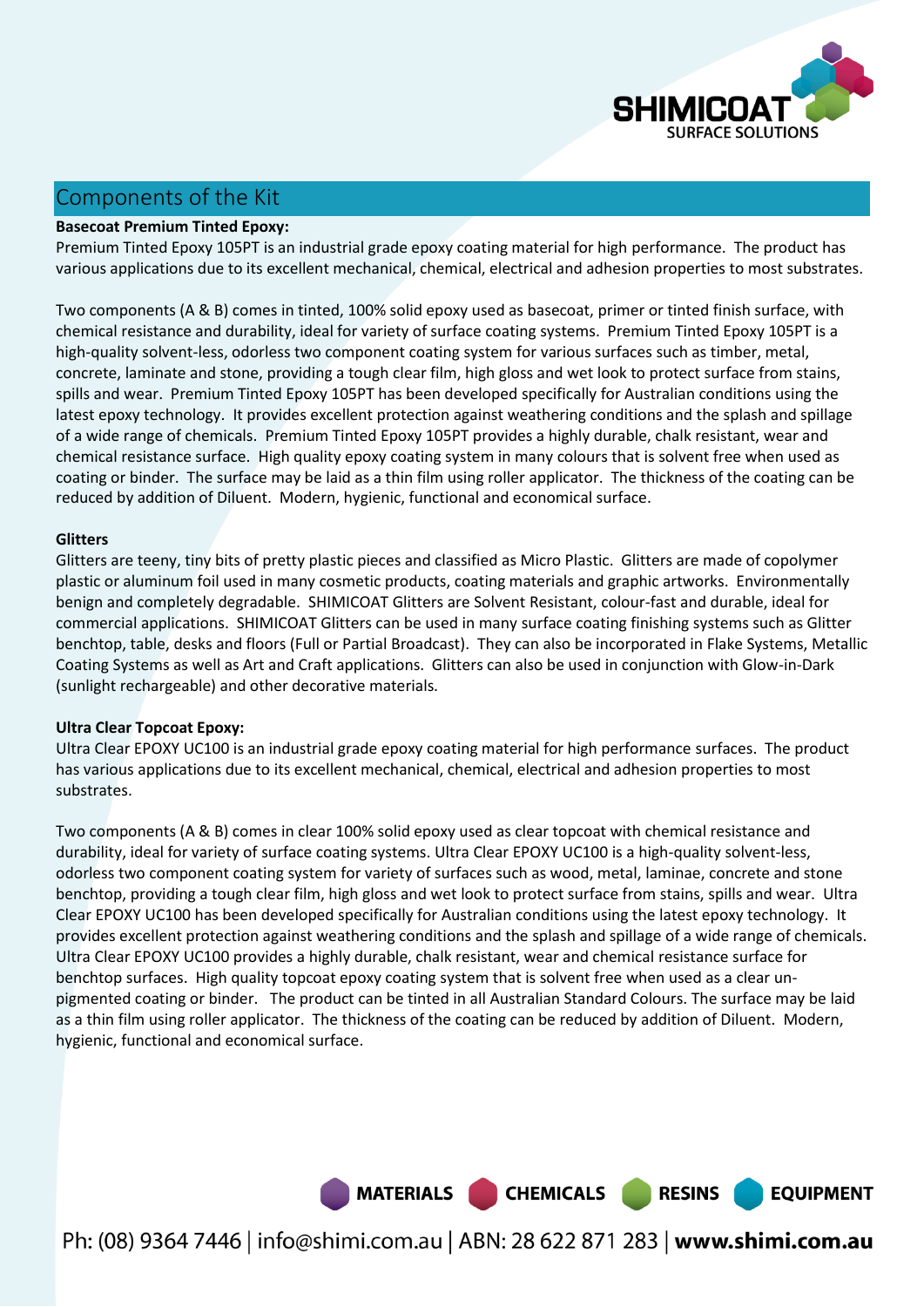

#### **UV Resistant Clear Polyurethane "UVthane":**

For outdoor applications, SHIMICOAT offers UVthane which is UV resistant Polyurethane Clear coating to be applied over Epoxy surfaces.

UVthane Clear is one of SHIMICOAT's innovative products for topcoat applications over Epoxy, Flake, Flake or directon concrete or timber surfaces. The product is a high solid, Non-yellowing high build Two Pack Polyurethane specifically engineered to achieve a smooth, hardwearing surface for Flake Epoxy Coating, textured concrete, masonry, laminate and timber surfaces. It is an ideal choice for use in areas which require an extremely high build, hard protective coating with excellent UV resistance offering clarity and functionality. It produces a high gloss with excellent weathering properties and abrasion resistance. While the main purpose of SHIMICOAT UVthane Clear is to be used as clear topcoat, it can also be tinted in all Australian Standard colours for specialized applications. SHIMICOAT Polyurethane is widely used in marine services where high gloss UV resistant, salt tolerance, hardness and abrasion resistance are required.

Developed by SHIMICOAT R&D department, UVthane Clear is a high-performance resinous surface coating for industrial manufacturing environments, focusing on important properties required for a topcoat protective application.

As an outstanding protection for your valuable business assets, SHIMICOAT Crystal Clear Polyurethane offers all those properties you may require:

- Can be applied as thick as you wish without overheating problem (High Build Clear Resin)
- UV Resistant, so can be applied outdoor under direct sun and UV radiation
- Abrasive/scratch resistant when compared to MANY other surface coating materials
- Chemical resistant to harshest chemicals available in household
- Long lasting as it DOES NOT wear out
- Modern, Hygienic, Economical and Functional

For mining, oil & gas industries, agricultural machinery, plant and equipment, marine services or any other application where exceptional durability is crucial, this ultra-tough two-pack polyurethane direct gloss topcoat provides superior performance. The product retains excellent gloss and colour over a long term, keeping your valuable equipment surfaces looking great while enhancing the image of your business. Direct-on application and Ideal for most surfaces:

- **Grey Concrete**
- Exposed Aggregate
- **Limestone**
- Decorative Concrete
- Epoxy Flake Coating
- Tiles and all Pavers
- Timber Surfaces
- Metal Surfaces
- Laminate
- Polished Concrete
- Tools and Appliances

**EQUIPMENT** 

Indoor and Outdoor

Creating a smooth impervious surface.

#### Specifications

Physical & Chemical properties of Glitters

| Privated & Chemical properties of Gifters            |  |  |  |  |
|------------------------------------------------------|--|--|--|--|
| Available in many colours, see Glitters Colours      |  |  |  |  |
| Micro colourful plastic pieces, Decorative Materials |  |  |  |  |
| $0.5$ Kg/Lt                                          |  |  |  |  |
| Insoluble                                            |  |  |  |  |
| Insoluble                                            |  |  |  |  |
|                                                      |  |  |  |  |

MATERIALS CHEMICALS RESINS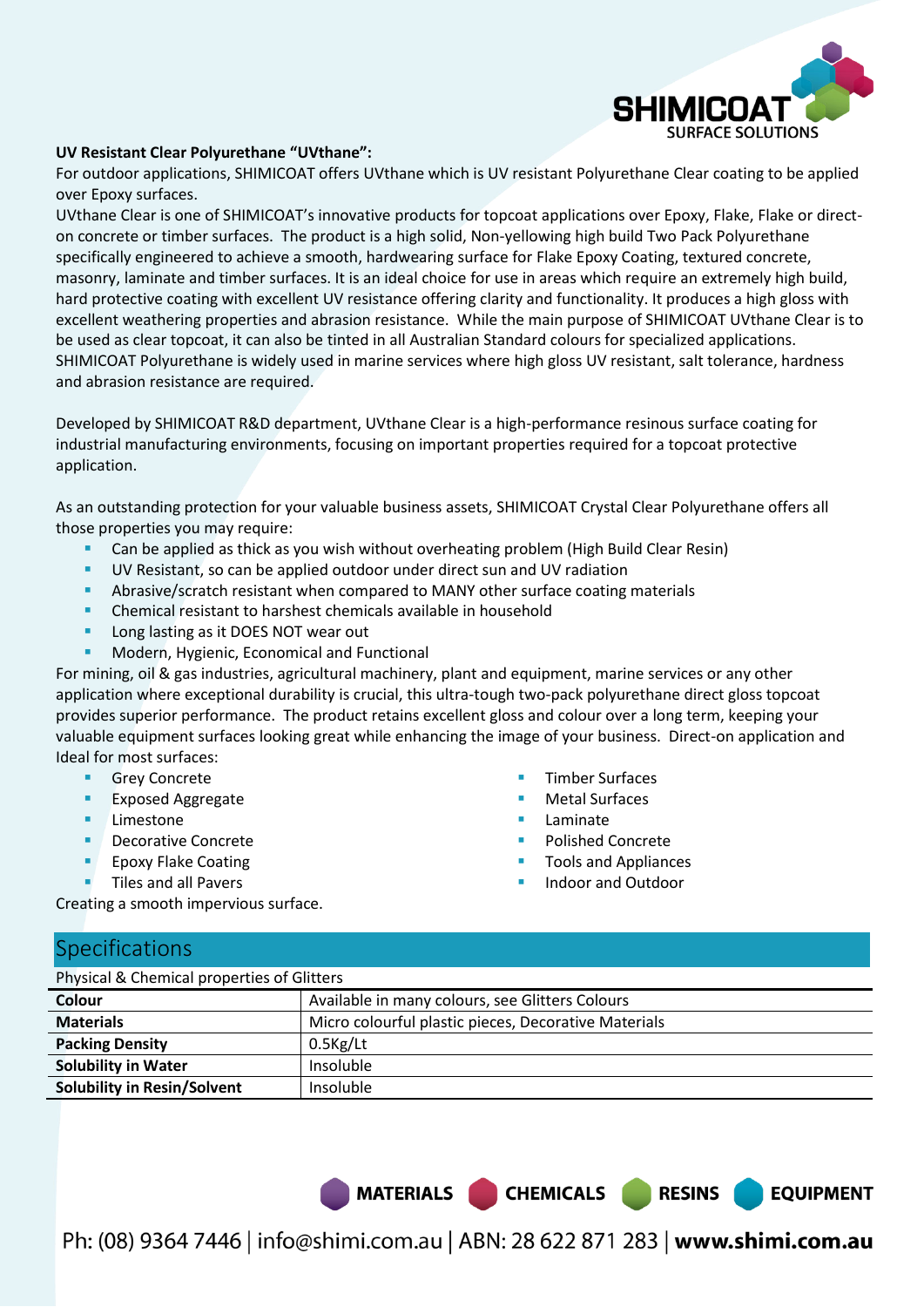

**EQUIPMENT** 

| Media    | Reagent                      | <b>Rating</b>    |
|----------|------------------------------|------------------|
|          | Hydrochloric Acid            | А                |
|          | Sulphuric Acid               | A                |
| Acids    | Acetic Acid                  | A                |
|          | Nitric Acid (10% max)        | $\mathbf{A}$     |
|          | Phosphoric Acid (25% max)    | A                |
|          | Sodium Hydroxide             | A                |
|          | Ammonium Hydroxide           | A                |
| Alkalis  | Potassium Hydroxide          | A                |
|          | Sodium Hypochlorite (Bleach) | $\boldsymbol{A}$ |
| Solvents | Xylene                       | А                |
|          | Methyl Ethyl Ketone (MEK)    | А                |
|          | Diesel                       | А                |
|          | Ethanol                      | А                |
|          | Acetone                      | А                |
|          | Kerosene                     | А                |
|          | Petrol                       | А                |
|          | Wine & Beer                  | А                |

Specific resistance properties of SHIMICOAT Glitters, in harsh chemicals.

| <b>Code</b>                                                         | <b>Resistance</b>         | <b>Description</b>                              |  |
|---------------------------------------------------------------------|---------------------------|-------------------------------------------------|--|
| $\mathsf{A}$                                                        | Excellent                 | Suitable for Long term immersion                |  |
| B                                                                   | Good                      | Suitable for Short-term immersion (Max 3 days)  |  |
| C.                                                                  | Caution                   | Very short contact time is OK, spill and splash |  |
| D                                                                   | Danger<br>Not Recommended |                                                 |  |
| Indicative reference only. Tested in laboratory conditions at 25°C. |                           |                                                 |  |

#### Resistance properties of SHIMICOAT Glitters in various media:

| <b>Heat Resistant</b> | <70°C - Melt at high Temp                                         | <b>Alkalis</b>            | Resist Short term immersion in<br>all alkalis.                                     |
|-----------------------|-------------------------------------------------------------------|---------------------------|------------------------------------------------------------------------------------|
| <b>Solvents</b>       | Highly resistant to most<br>hydrocarbon solvents and<br>alcohols. | <b>Salts &amp; Brines</b> | Resist continuous or long-term<br>immersion in all Salts & Brine<br>systems.       |
| <b>Acids</b>          | Resist splash and spills in all<br>acids.                         | Water                     | Excellent resist to continuous or<br>long term immersion in fresh &<br>Salt Water. |

## Direction

Glitters can be used as part of many surface finishing systems such as Full or Light Broadcast Epoxy Glitter System in many applications. It can be incorporated into Flake, Metallic, Glow in Dark as well as in Art and Craft applications. Glitters can also be used in conjunction with Glow-in-Dark (sunlight rechargeable) and other decorative materials.

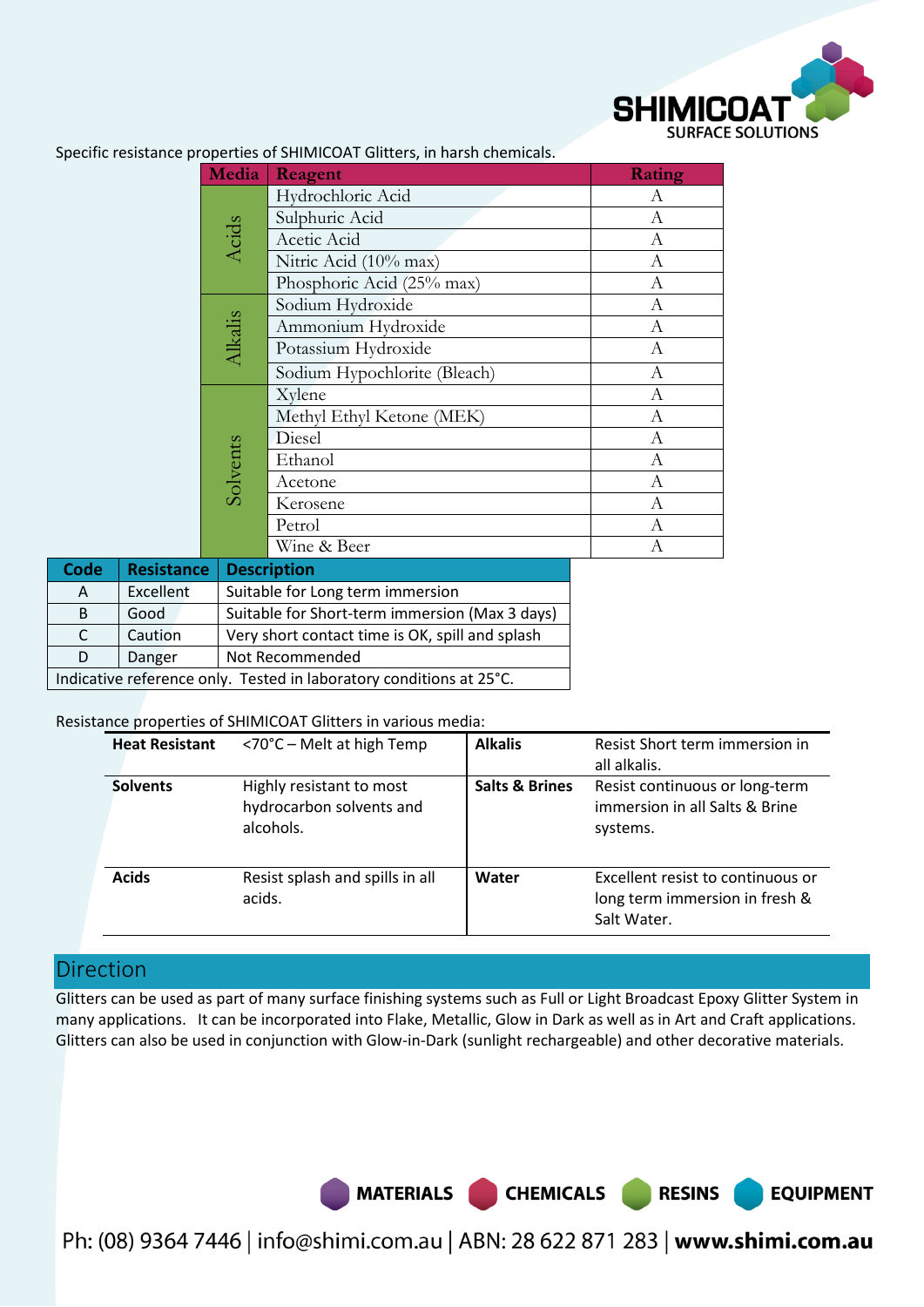## **Glitter Epoxy Countertop**

#### *An Installation Guide*

Glitters can be used as part of many finishing systems such as Pure Glitter System. Following is a step by step guide to install Epoxy Glitter, using Shimicoat Products and Materials over Laminate, concrete, wood and metal surfaces. **Products and Materials** 

- **Epoxy Repair Kit**
- Basecoat Epoxy "Premium Tinted Epoxy in your choice of colour"
- Glitter in your choice of colour and design
- **Tools:** 
	- Electric mixer or stick for missing resin
	- Brush and Rollers
- Ultra Clear Epoxy Topcoat (Indoor) or UVthane UV Resistant Polyurethane Clear Topcoat (Outdoor)
- Diluent / Thinner
- Hair dryer or hot gun to perfect the surface

**RESINS** 

**EQUIPMENT** 

**NOTE:** The mix procedures below are indicative guidelines/suggested proportions only. Adjustments can be made based on your personal preference/application. Always use a test piece first.

#### **Surface Preparations:**

- Prepare the surface by sanding and removal of surface materials.
- Use Epoxy Repair kit as required to fill any cracks, holes or damages on the surface (if required).
- Ensure the surface is perfectly clean and free of oil and grease.
- Vacuum and/or blow out to remove dust from the surface.
- Tape all around the walls and cover all surfaces that you wish NOT to be epoxy coated.
- **NOTE:** For further information on surface preparation, please refer to our brochure, website or contact Shimicoat technical representative.

#### **Basecoat Application:**

- 1. Mix basecoat epoxy. Premium Tinted Epoxy has a maximum of 40min Pot Lift, plan to complete your application within 30 minutes allowing a few minutes for unexpected situations.
- 2. Apply the basecoat epoxy to corners, edges first then the main surface.
- 3. Let it cure overnight 8-16 hours depending on temperature.
- **NOTE:** Add Epoxy Diluent or Xylene up to 10% to thin the product, only if required for example in cold days and too viscous to apply.

#### **Pour-On Epoxy Glitter Application:**

- 1. When the surface is cured and touch-dried, plan to apply Glitter Topcoat.
- 2. Add Sparkling Glitter into your resin (Part A) at a rate of 10% (100g/Lt) or to your desired density.
- 3. If you are having two or more contrast effects, take out some small quantity of resin and prepare the colours accordingly.
- 4. When ready, add the correct quantity of Hardener / Curing Agent into the Glitter treated resin (Part A). *Now you are on the clock, DO NOT waste time, initiate application. You must be prepared for application. Apply the corners and edges using baby-roller or a brush, then the main surface. Pour the resin on the countertop, and use a notched squeegee, brush or a similar tool plus baby roller to spread-out the resin over the entire surface. Calculate to apply up to 1L per sqm.*
- 5. Use your roller to go over the entire surface till you are happy with its appearance.
- 6. Clear the surface, wipe and clean all your tools.
- 7. You can use hot gun (hot air blower) or other devices to go over the surface and burst any bubbles forming. If you are using Xylene or any flammable liquid DO NOT apply any naked flame or hot air over the surface.
- 8. When application is complete and you are happy with the appearance of the finished surface, let it cure for a minimum of 8 hours, ideally overnight 16 hours.
- 9. No heavy objects or stretching appliances over the surface for 1 week. Treat it with care, especially during the first few days.
- 10. It may take a week or more till the Epoxy reaches its optimal hardness and strength.
- **NOTE:** *Finished surface can vary greatly depending on method of application, skills of applicators and quantity of the glitters used.*

For further advise, please refer to our website or contact SHIMICOAT sales and technical representatives.

**MATERIALS CHEMICALS**